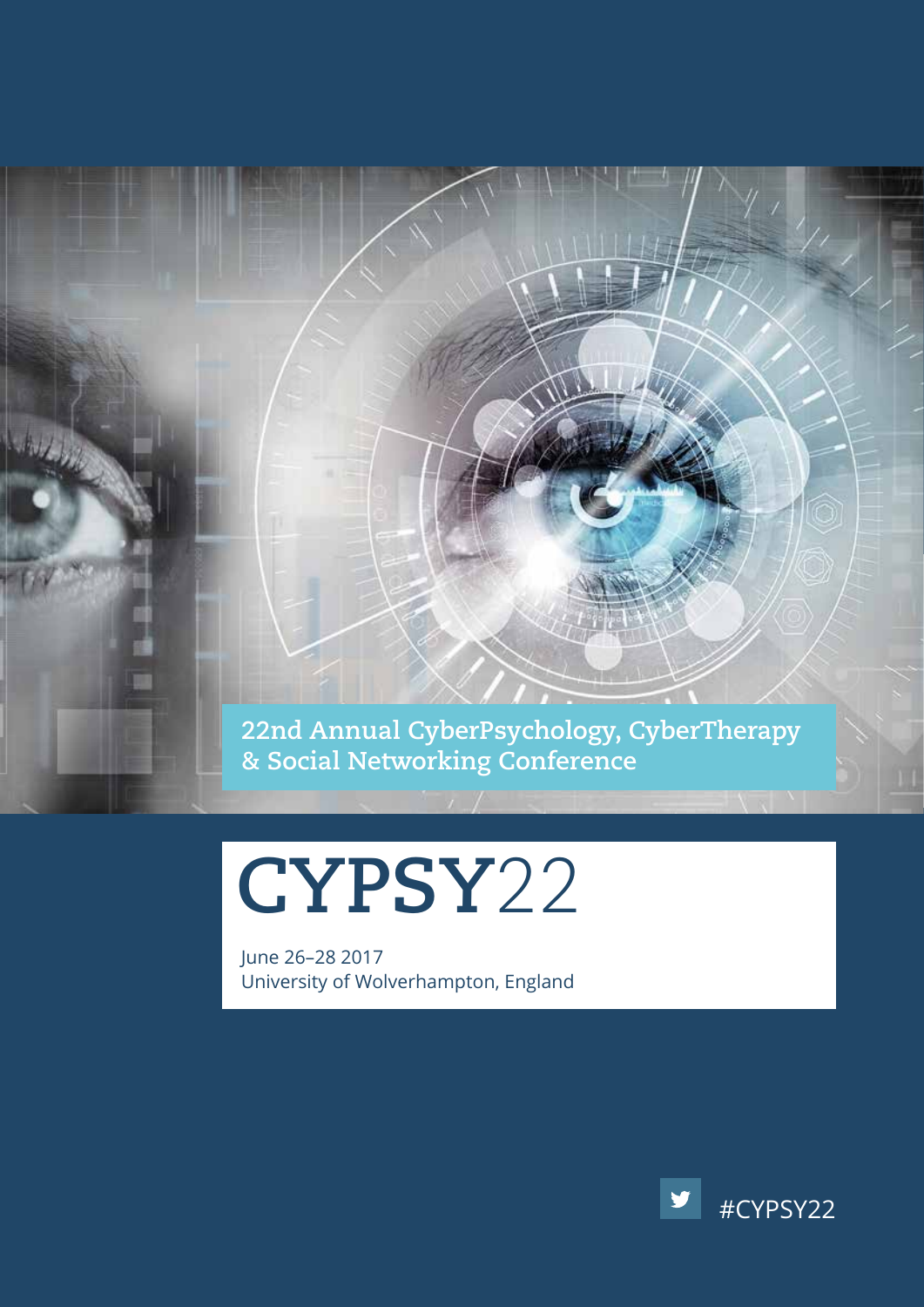**MONDAY, 26TH JUNE EVENING MILLENIUM CITY BUILDING**

| <b>Time</b> | <b>Event</b>                                                                                                                                                                                  |
|-------------|-----------------------------------------------------------------------------------------------------------------------------------------------------------------------------------------------|
| 17.00       | Registration Opens and Wine Reception<br>Foyer of Millennium City Building, City Campus South                                                                                                 |
| 18.00-18.30 | <b>Opening addresses - MC001, Millennium City Building</b><br>Prof. Dr. Brenda K. Wiederhold<br>(Conference Co-Chair, IMI, VRMI)<br>Dr Richard Darby<br>(Head of the Institute of Psychology) |
| 18.30-19.30 | Keynote Address 1 - MC001, Millennium City Building<br><b>Professor David Wall</b><br>"The Gifts that Keep on Taking: Cybercrime Futures"                                                     |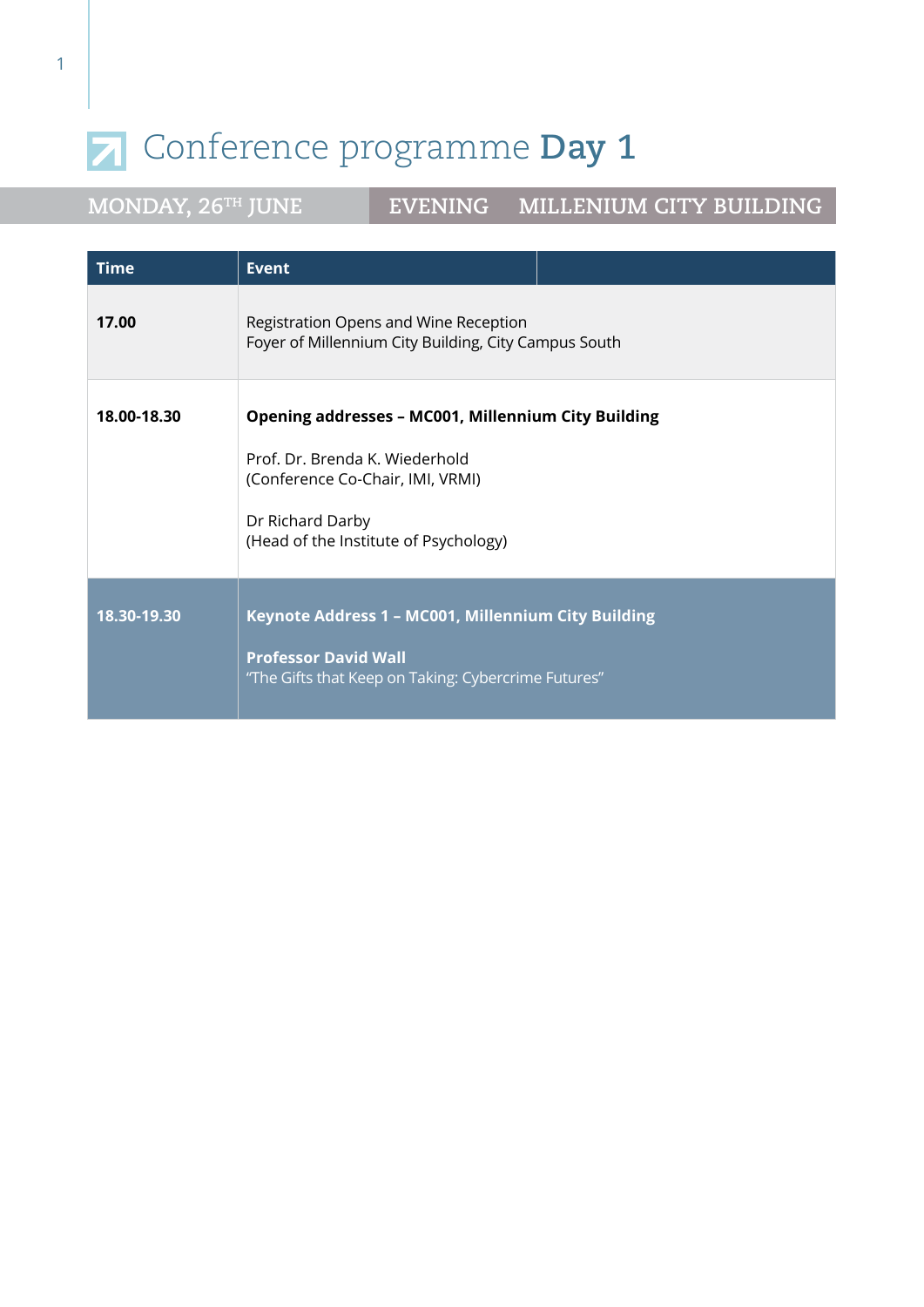| <b>Time</b>                                                                                                                                                                                                  | <b>Event</b> |                                                                                                                                                                                      |                                                                                                                                                                                                                                                                                                     |  |
|--------------------------------------------------------------------------------------------------------------------------------------------------------------------------------------------------------------|--------------|--------------------------------------------------------------------------------------------------------------------------------------------------------------------------------------|-----------------------------------------------------------------------------------------------------------------------------------------------------------------------------------------------------------------------------------------------------------------------------------------------------|--|
| 9.00                                                                                                                                                                                                         |              | Registration Opens - Foyer of Millennium City Building                                                                                                                               |                                                                                                                                                                                                                                                                                                     |  |
| 9.20-10.20                                                                                                                                                                                                   |              | Keynote Address 2 - MC001, Millennium City Building<br><b>Dr Elaine Kasket</b><br>"Ghosts in the Machine: How our Online Existence Changes How we<br>Live, Die, Mourn and Remember"  |                                                                                                                                                                                                                                                                                                     |  |
| $\overline{10.20}$ -11.40                                                                                                                                                                                    |              | <b>Parallel Sessions</b>                                                                                                                                                             |                                                                                                                                                                                                                                                                                                     |  |
| <b>Session A: ROOM MC413</b>                                                                                                                                                                                 |              | <b>Session B: ROOM MC419</b>                                                                                                                                                         | <b>Session C: ROOM MC418</b>                                                                                                                                                                                                                                                                        |  |
| <b>Video gaming</b>                                                                                                                                                                                          |              | <b>Educational technology</b>                                                                                                                                                        | <b>Technology mediated</b><br>therapies and benefits                                                                                                                                                                                                                                                |  |
| <b>Measuring Flow on the</b><br><b>Go: The effect of real-time</b><br>flow and context on in-vivo<br>positive mood in digital<br>gaming<br>Linda Kaye, Rebecca Monk,<br>Helen Wall & Iain Hamlin             |              | <b>Robots and Socio Cognitive</b><br><b>Conflict Enhance Wayfinding</b><br>in Children<br>Martina Benvenuti, Gioele<br>Piobbico & Elvis Mazzoni                                      | The influence of<br>cybersickness and presence<br>on the effectiveness of virtual<br>reality exposure therapy to<br>treat anxiety disorders: A<br>meta-analysis<br>Anja Zimmer, Dorothee Bentz,<br>Undine Lang & Dominique de<br>Quervain                                                           |  |
| Pokémon Go: Exploring<br><b>Player Motivations and</b><br><b>Differences</b><br>Alan Martin & Masa Popovac                                                                                                   |              | <b>Education Robotics to</b><br>improve mathematical and<br>metacognitive skills<br>Filippo La Paglia, Caterina<br>La Cascia, Maria Margherita<br>Francomano & Daniele La<br>Barbera | <b>Exploring the relationship</b><br>between the acceptability<br>of a Flying phobia treatment<br>delivered via the internet and<br>clinical outcomes<br>Soledad Quero, Daniel Campos,<br>Adriana Mira, Diana Castilla,<br>Cristina Botella & Juana Bretón-<br>López                                |  |
| <b>Game Transfer Phenomena</b><br>and the Augmented Reality<br><b>Game Pokémon Go: The</b><br>prevalence and the relation<br>with benefits, risks,<br>immersion and motivations<br>Angelica Ortiz de Gortari |              | How much internet use<br>is good for academic<br>performance? Evidence from<br>a large-scale study<br>Dmitri Rozgonjuk & Karin Täht                                                  | <b>Virtual Reality: a promising</b><br>tool for the assessment of<br>spatial neglect in stroke<br>patients<br>Beatriz Mangas-Soria, Cristina<br>Massegu-Serra, Leónides<br>Canuet-Delis, Alvaro Castilla-<br>Gutierrez, Ella Rodriguez-<br>Fernandez, Clara Gómez-Elvira &<br>Cristina Lopez-Pascua |  |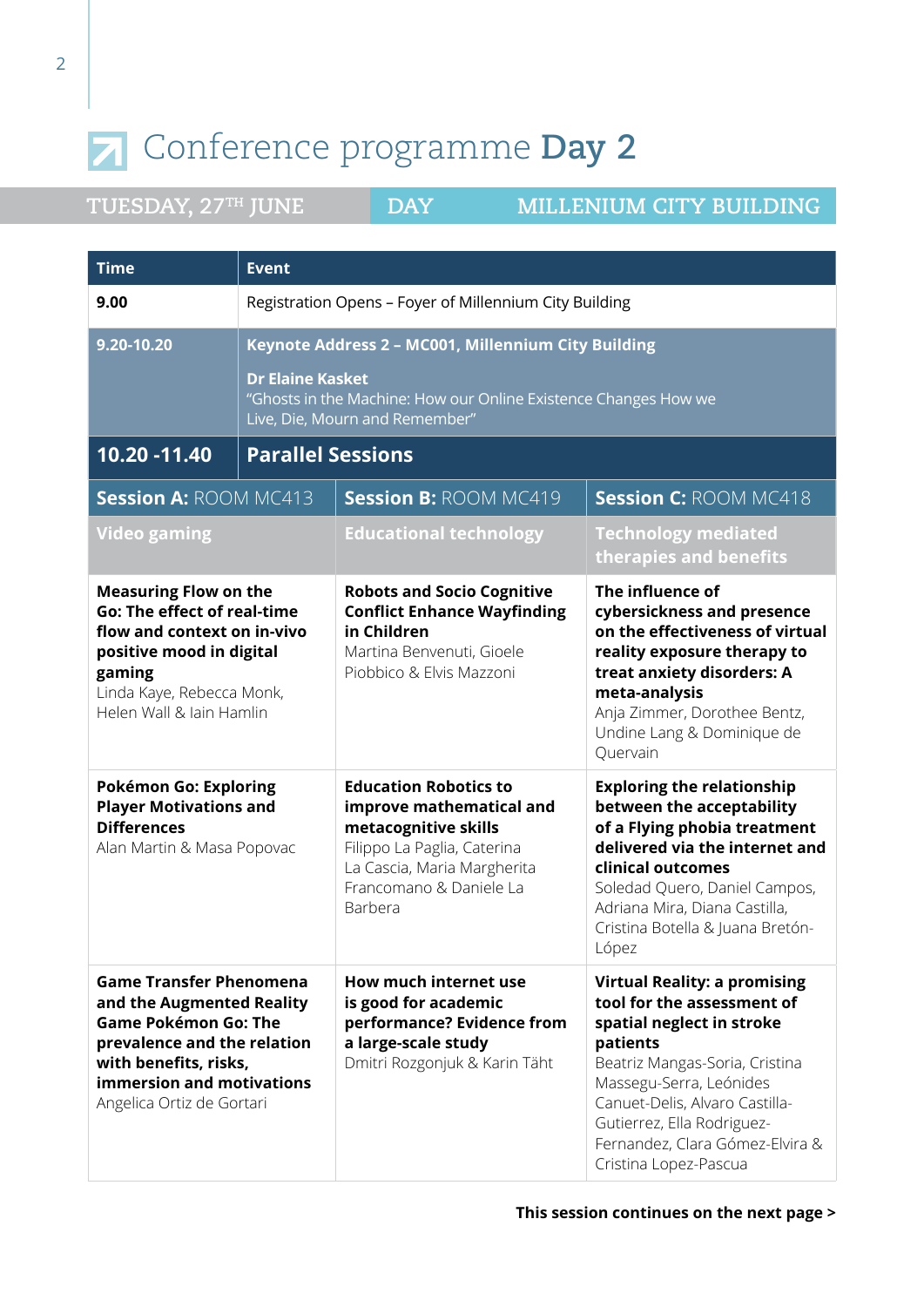| <b>Time</b> | <b>Event</b> |                                                                                                                                     |                                                                                                                                                                                                                                                                                                                                                                                                                                                                  |
|-------------|--------------|-------------------------------------------------------------------------------------------------------------------------------------|------------------------------------------------------------------------------------------------------------------------------------------------------------------------------------------------------------------------------------------------------------------------------------------------------------------------------------------------------------------------------------------------------------------------------------------------------------------|
|             |              | The influence of Technology<br>on Elementary Teachers in<br><b>Ecuadorian Context</b><br>Francisco D. Bretones & Luis E<br>Alvarado | <b>VR-based cue exposure</b><br>therapy (VR-CET) versus VR-<br>CET plus pharmacotherapy in<br>the treatment of bulimic-type<br>eating disorders<br>Joana Pla-Sanjuanelo, Marta<br>Ferrer-Garcia, Ferran Vilalta-<br>Abella, Giuseppe Riva, Antonios<br>Dakanalis, Joan Ribas-Sabaté,<br>Alexis Andreu-Gracia, Fernando<br>Fernandez-Aranda, Isabel<br>Sanchez-Diaz, Neli Escandon-<br>Nagel, Osane Gomez-Tricio,<br>Virginia Tena & José Gutiérrez-<br>Maldonado |
| 11.40-12.10 |              | Coffee break – Room MC437/MC438                                                                                                     |                                                                                                                                                                                                                                                                                                                                                                                                                                                                  |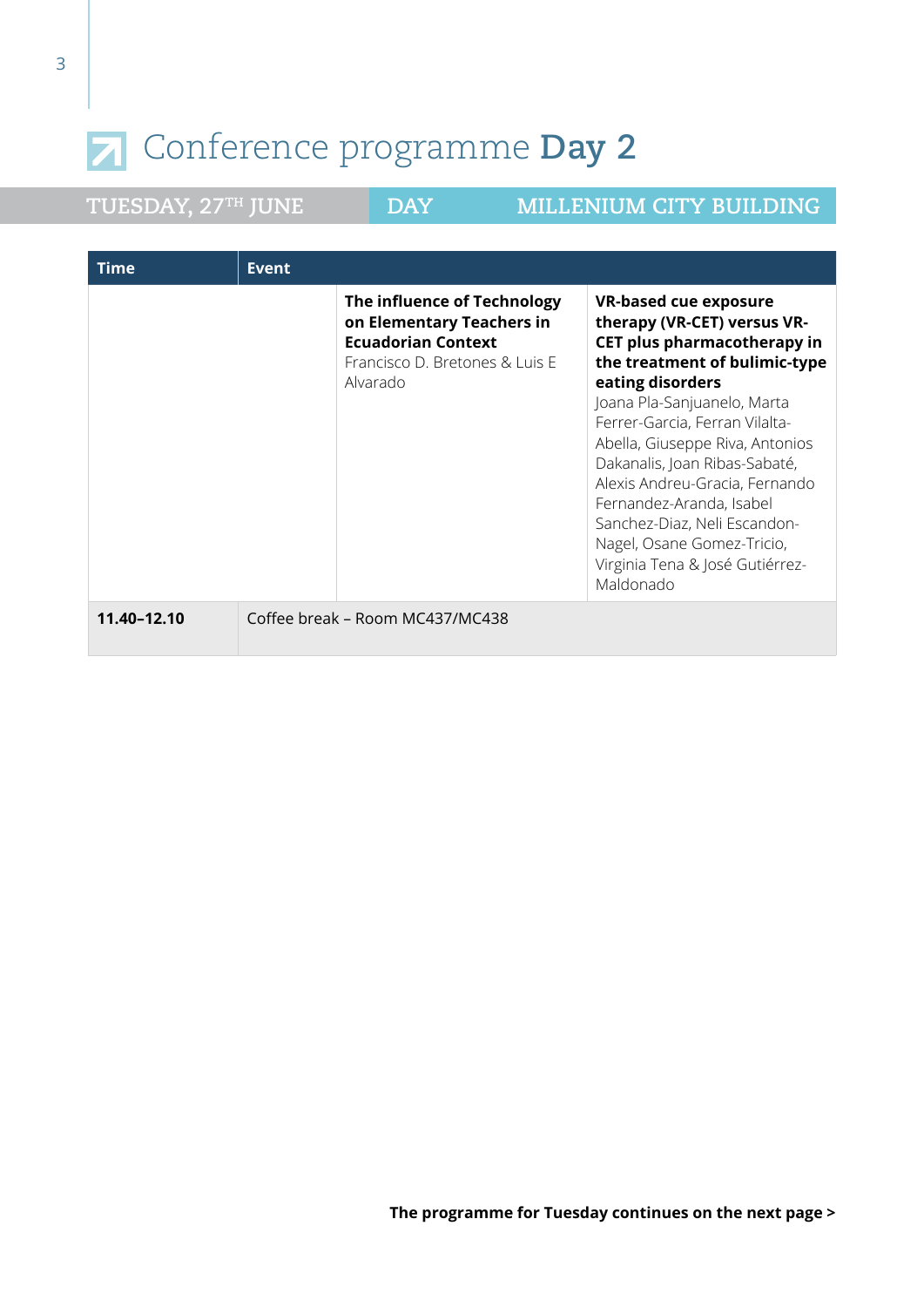| Time                                                                                                                                                                                                                                        | <b>Event</b>             |                                                                                                                                                                                                                        |                                                                                                                                                                                                                                                                                                                                                                                                                                     |
|---------------------------------------------------------------------------------------------------------------------------------------------------------------------------------------------------------------------------------------------|--------------------------|------------------------------------------------------------------------------------------------------------------------------------------------------------------------------------------------------------------------|-------------------------------------------------------------------------------------------------------------------------------------------------------------------------------------------------------------------------------------------------------------------------------------------------------------------------------------------------------------------------------------------------------------------------------------|
| 12.10-13.10                                                                                                                                                                                                                                 | <b>Parallel Sessions</b> |                                                                                                                                                                                                                        |                                                                                                                                                                                                                                                                                                                                                                                                                                     |
| <b>Session A: ROOM MC413</b>                                                                                                                                                                                                                |                          | <b>Session B: ROOM MC419</b>                                                                                                                                                                                           | <b>Session C: ROOM MC418</b>                                                                                                                                                                                                                                                                                                                                                                                                        |
| <b>Personality and internet use</b>                                                                                                                                                                                                         |                          | <b>Mobile healthcare</b>                                                                                                                                                                                               | <b>Virtual embodiment</b>                                                                                                                                                                                                                                                                                                                                                                                                           |
| <b>Typology of Facebook users;</b><br>What do they do on Facebook<br>and how is it related to their<br>personality?<br>Bojana Bodroža & Tamara<br>Jovanović                                                                                 |                          | An e-health protocol to help<br>elderly breast cancer patients<br>to cope with chemotherapy:<br><b>Preliminary results</b><br>Daniela Villani, Chiara Cognetta,<br>Davide Toniolo, Francesco Scanzi<br>& Giuseppe Riva | Does owning a "fatter" virtual<br>body increase body anxiety in<br>college students?<br>Marta Ferrer-Garcia, Joana<br>Pla-Sanjuanelo, Ferran Vilalta-<br>Abella, Giuseppe Riva, Antonios<br>Dakanalis, José Achotegui-<br>Loizate, Antoni Talarn-Caparrós,<br>Joan Ribas-Sabate, Alexis<br>Andreu-Gracia, Marina Díaz-<br>Marsa, Miquel Monràs-Arnau,<br>Eduardo Serrano-Troncoso,<br>Janet Treasure & José Gutiérrez-<br>Maldonado |
| <b>Facebook reactions: how</b><br>are they used and which<br>personality factors predict<br>their use?<br>Graham Scott & Lara Conlon                                                                                                        |                          | <b>Enhancing psychological well-</b><br>being of women approaching<br>the childbirth: a controlled<br>study with a mobile<br>application<br>Claudia Carissoli, Daniela Villani,<br>Deborah Gasparri & Giuseppe<br>Riva | <b>How virtual embodiment</b><br>affects episodic memory<br>functioning: a proof-of-<br>concept study<br>Cosimo Tuena, Silvia Serino,<br>Alexandre Alexandre Gaston-<br>Belle, Eric Orriols, Giuseppe Riva<br>& Pascale Piolino                                                                                                                                                                                                     |
| A Frame effect in Avatar<br><b>Customisation: How</b><br>users' attitudes towards<br>their avatars may change<br>depending on virtual context<br>Stefano Triberti, Ilaria Durosini,<br>Filippo Aschieri, Daniela Villani &<br>Giuseppe Riva |                          | <b>Automation of Community-</b><br>based HIV Testing<br>Richard Boyle                                                                                                                                                  | <b>Two-phases innovative</b><br>treatment for anorexia<br>nervosa: the potential of<br>virtual reality body-swap<br>Silvia Serino, Alice Chirico, Elisa<br>Pedroli, Chiara Cacciatore,<br>Nicoletta Polli, Luca Persani and<br>Giuseppe Riva                                                                                                                                                                                        |
| 13.10-14.10                                                                                                                                                                                                                                 |                          | Lunch: Buffet lunch served to delegates - Room MC437/MC438<br>Private Meeting of Editorial Board of Cyberpsychology, Behavior & Social<br>Networking Journal - MC103                                                   |                                                                                                                                                                                                                                                                                                                                                                                                                                     |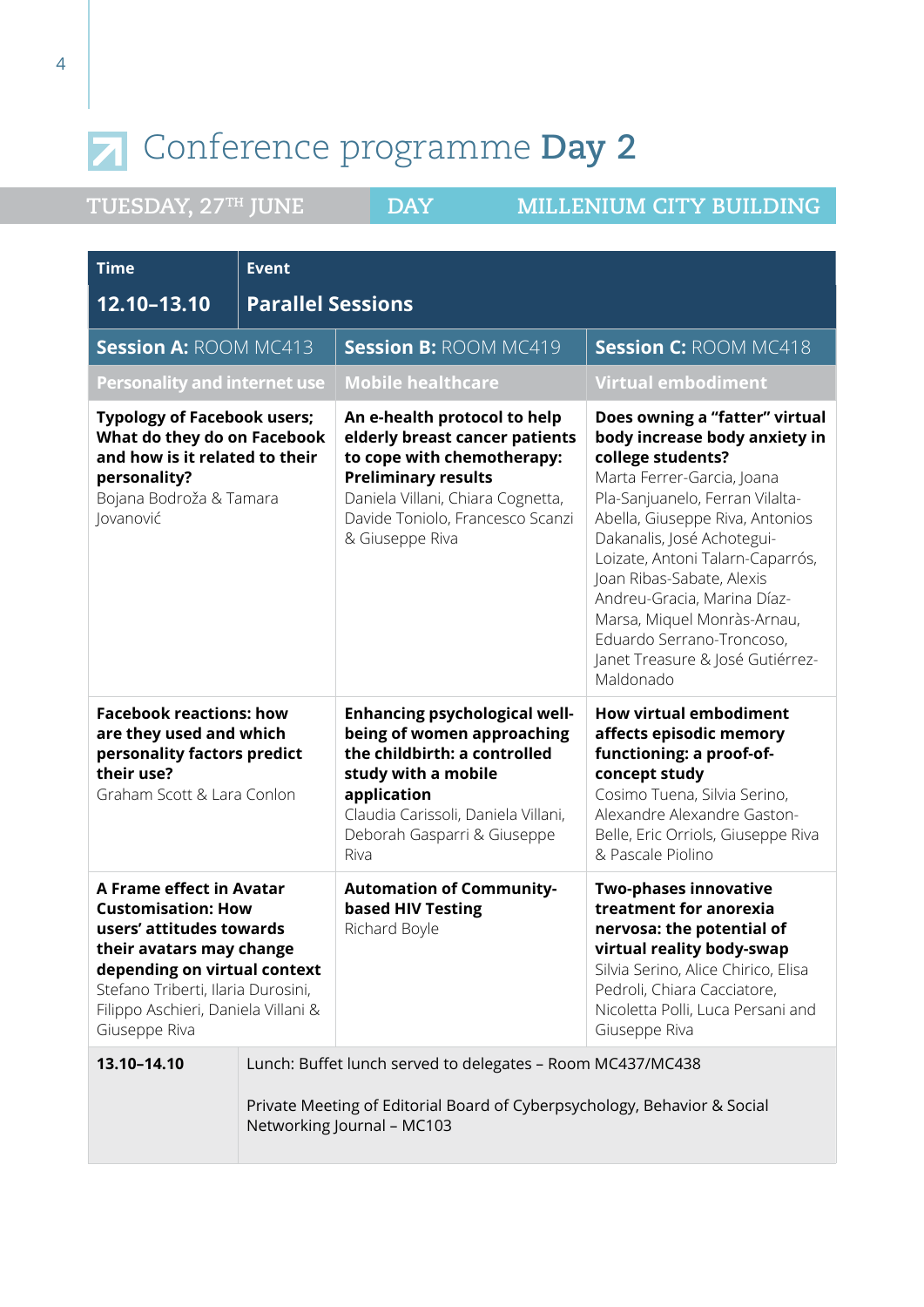| <b>Time</b>                                                                                                                                                                                       | <b>Event</b>             |                                                                                                                                                                                |                                                                                                                                                                                                                      |
|---------------------------------------------------------------------------------------------------------------------------------------------------------------------------------------------------|--------------------------|--------------------------------------------------------------------------------------------------------------------------------------------------------------------------------|----------------------------------------------------------------------------------------------------------------------------------------------------------------------------------------------------------------------|
| 14.10-15.10                                                                                                                                                                                       | <b>Parallel Sessions</b> |                                                                                                                                                                                |                                                                                                                                                                                                                      |
| <b>Session A: ROOM MC413</b>                                                                                                                                                                      |                          | <b>Session B: ROOM MC419</b>                                                                                                                                                   | <b>Session C: ROOM MC418</b>                                                                                                                                                                                         |
| <b>Smartphone research</b>                                                                                                                                                                        |                          | <b>Cybercrime and security</b>                                                                                                                                                 | <b>Virtual reality for public</b><br>speaking training                                                                                                                                                               |
| <b>My Virtual friend:</b><br><b>Understanding psychological</b><br>attachment to smartphones<br>Chris Fullwood, Sally Quinn &<br>Linda K. Kaye                                                    |                          | <b>Death and Lolz-</b><br><b>Understanding the</b><br><b>Personality Characteristics of</b><br><b>RIP Trolls</b><br>Kathryn Seigfried-Spellar &<br>Siddharth Chowdhury         | <b>Influence of Simulation</b><br><b>Fidelity on Perceived Realism-</b><br>An Exploratory Study in<br>a Virtual Public Speaking<br><b>Training Application</b><br>Mariia Dubiago, Sandra Poeschl<br>& Nicola Doering |
| <b>Friend of Phone?</b><br><b>Smartphone use and digital</b><br>companionship<br>Astrid Carolus, Florian Schneider,<br>Catharina Schmidt, Ricardo<br>Münch, Jens Binder & Sarah<br><b>Buglass</b> |                          | <b>Challenge accepted: Data</b><br><b>Collection from hacking</b><br>communities<br>Helen Thackray, John McAlaney,<br>Christopher Richardson, Huseyin<br>Dogan & Jacqui Taylor | <b>Determinants of Speech</b><br><b>Performance in a Virtual</b><br><b>Reality Public Speaking</b><br><b>Training- An Experimental</b><br><b>Study</b><br>Sandra Poeschl & Nicola Doering                            |
| <b>Towards a Mobile Application</b><br>and Reporting Mobile<br><b>Victimisation among South</b><br><b>African High School Students</b><br>Michael Kyobe & Shallen Lusinga                         |                          | Developing a Typology of<br><b>Internet Trolling: A Content</b><br><b>Analysis of Trolling Data</b><br>Ellousie Long, Jacqueline Gray &<br>Mark Coulson                        |                                                                                                                                                                                                                      |
| 15.10-15.40                                                                                                                                                                                       |                          | Coffee break – Room MC437/MC438                                                                                                                                                |                                                                                                                                                                                                                      |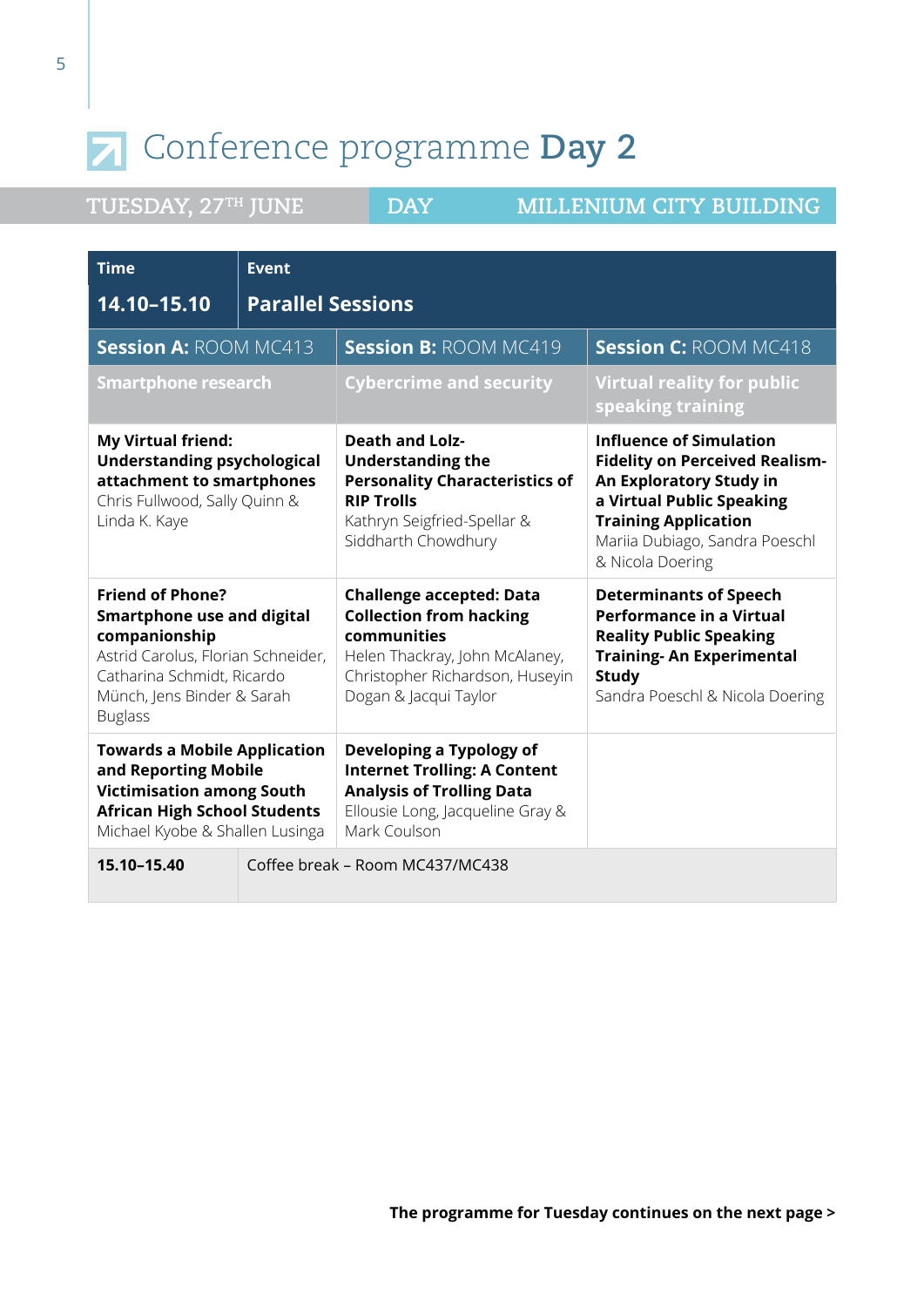| <b>Time</b>                                                                                                                                                                    | <b>Event</b> |                                                                                                                                                                |                                                                                                                                                                                                                                                                                                         |
|--------------------------------------------------------------------------------------------------------------------------------------------------------------------------------|--------------|----------------------------------------------------------------------------------------------------------------------------------------------------------------|---------------------------------------------------------------------------------------------------------------------------------------------------------------------------------------------------------------------------------------------------------------------------------------------------------|
| <b>Parallel Sessions</b><br>15.40-17.00                                                                                                                                        |              |                                                                                                                                                                |                                                                                                                                                                                                                                                                                                         |
| <b>Session A: ROOM MC413</b>                                                                                                                                                   |              | <b>Session B: ROOM MC419</b>                                                                                                                                   | <b>Session C: ROOM MC418</b>                                                                                                                                                                                                                                                                            |
| <b>Online communities</b>                                                                                                                                                      |              | <b>Social implications of</b><br>social media                                                                                                                  | <b>Telehealth and</b><br>telepresence                                                                                                                                                                                                                                                                   |
| <b>Exploring the use of health</b><br>related online support groups<br>by parents of adolescents<br>with Type 1 Diabetes<br>Karen Shepherd, Neil Coulson &<br>Heather Buchanan |              | "It begins to take over from<br>real life": The social outcomes<br>of Facebook use<br>Tracii Ryan                                                              | <b>Efficacy of telepsychotherapy</b><br>for generalized anxiety<br>disorder. Final results at the 6<br>month follow-up<br>Genevieve Robillard, Stéphane<br>Bouchard, Gabrielle Marcotte-<br>Beaumier, Michel Dugas, Andre<br>Marchand, Patrick Gosselin,<br>Frederic Langlois & Genevieve<br>Belleville |
| <b>Aggression and Adaptation:</b><br>An Online Psychodynamic<br><b>Discourse Analysis of Ego</b><br><b>Defense in the Body Positive</b><br>Community<br>H Michelann Quimby     |              | <b>Facebook use and subjective</b><br>well-being: the impact<br>of differing levels of<br>engagement and use<br>Jennifer Gerson, Anke Plagnol &<br>Philip Corr | The small-world of<br>cybertherapy<br>Brice Gouvernet & Lise Haddouk                                                                                                                                                                                                                                    |
| <b>The Dark Triad Traits and</b><br><b>Short-Term Relationships on</b><br><b>Tinder</b><br>Sally Quinn & Shannon McGuire                                                       |              | <b>Who wants to Live Forever?:</b><br>Living, Dying and Grieving in<br>our Digital Society<br>Debra Bassett                                                    | <b>Evaluating presence in</b><br>telepsychotherapy. A<br>complementary study<br>on intersubjectivity co-<br>construction processes<br>Lise Haddouk, Stephane<br>Bouchard, Eleonora Brivio, Carlo<br>Galimberti & Alain Trognon                                                                          |
|                                                                                                                                                                                |              | Measuring ethnic prejudice in<br>user-generated content<br>Olessia Koltsova, Svetlana<br>Bodrunova, Sergey Nikolenko,<br>Sergei Koltcov & Svetlana<br>Alexeeva | Acceptability of an internet-<br>based Exposure treatment of<br>Flying Phobia: Results from a<br><b>Randomized Controlled Trial</b><br>Daniel Campos, Adriana Mira,<br>Juana Bretón-López, Diana<br>Castilla, Cristina Botella, Rosa<br>Baños & Soledad Quero                                           |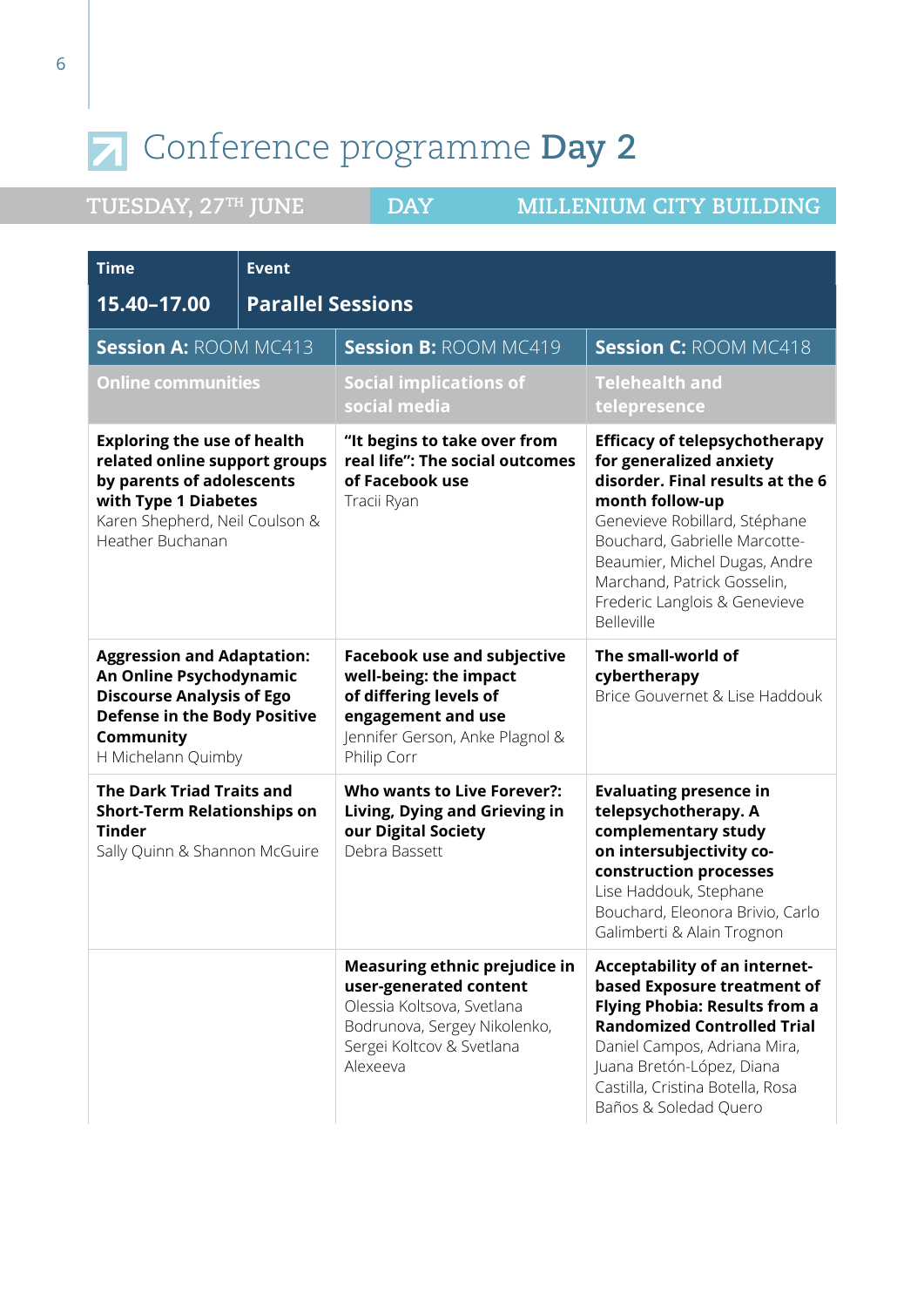| <b>Time</b>                                                                                                                                                                                                                            | <b>Event</b>             |                                                                                                                                                    |                                                                                                                                                                                                                                   |  |
|----------------------------------------------------------------------------------------------------------------------------------------------------------------------------------------------------------------------------------------|--------------------------|----------------------------------------------------------------------------------------------------------------------------------------------------|-----------------------------------------------------------------------------------------------------------------------------------------------------------------------------------------------------------------------------------|--|
| 9.00                                                                                                                                                                                                                                   |                          | Registration Opens - Foyer of Millennium City Building                                                                                             |                                                                                                                                                                                                                                   |  |
| 9.30-10.30                                                                                                                                                                                                                             | <b>Parallel Sessions</b> |                                                                                                                                                    |                                                                                                                                                                                                                                   |  |
| <b>Session A: ROOM MC413</b>                                                                                                                                                                                                           |                          | <b>Session B: ROOM MC419</b>                                                                                                                       | <b>Session C: ROOM MC418</b>                                                                                                                                                                                                      |  |
| <b>Cyberbullying</b>                                                                                                                                                                                                                   |                          | <b>Research on Facebook</b>                                                                                                                        | <b>Clinical applications of VR</b>                                                                                                                                                                                                |  |
| <b>A Cyberbullying and Online</b><br><b>Risks Intervention using the</b><br>information-Motivation-<br><b>Behavioral Skills Model: A</b><br><b>Pilot Study among South</b><br><b>African adolescents</b><br>Masa Popovac & Philip Fine |                          | <b>Better the devil you</b><br>know? How hiding your<br><b>Facebook profile influences</b><br>interpersonal trust and<br>attraction<br>Chris Stiff | <b>Preventing Post-Traumatic</b><br><b>Intrusion Development using</b><br><b>Virtual Reality as a Clinical</b><br><b>Distractor</b><br>Sarah Page & Matthew Coxon                                                                 |  |
| Internet use as moderator<br>on the relation between<br>cyberbullying and measures<br>of psychological adjustment<br>Diogo Morais, Pedro Gamito,<br>Jorge Oliveira, Pedro Rosa,<br>Barbara Gonzalez, Ana Prioste, &<br>Mauro Bianchi   |                          | <b>Using Eye-Tracking Methods</b><br>to Measure Attention to<br><b>Facebook Content</b><br>Zaheer Hussain                                          | <b>Safety of a VR Environment</b><br>developed for the treatment<br>of gambling disorder<br>Stéphane Bouchard, Genevieve<br>Robillard, Isabelle Giroux,<br>Christian Jacques, Maxime<br>Chrétien & Annie Goulet                   |  |
| Do female YouTubers receive<br>more hateful comments?<br><b>Results of three content</b><br>analyses<br>Nicola Doering & M. Rohangis<br>Mohseni                                                                                        |                          | The Facebook (R)evolution:<br>gossip, Passive Consumption<br>and Social Media<br>Amy C. Orben & Robin I. M.<br>Dunbar                              | <b>Behavioral craving, and</b><br>anxiety responses among<br>light and heavy drinking<br>college students in alcohol-<br>related virtual environments<br>Alexandra Ghita, Marta Ferrer-<br>Garcvía & José Gutiérrez-<br>Maldonado |  |
| 10.30-11.00                                                                                                                                                                                                                            | Room MC437/MC438         |                                                                                                                                                    |                                                                                                                                                                                                                                   |  |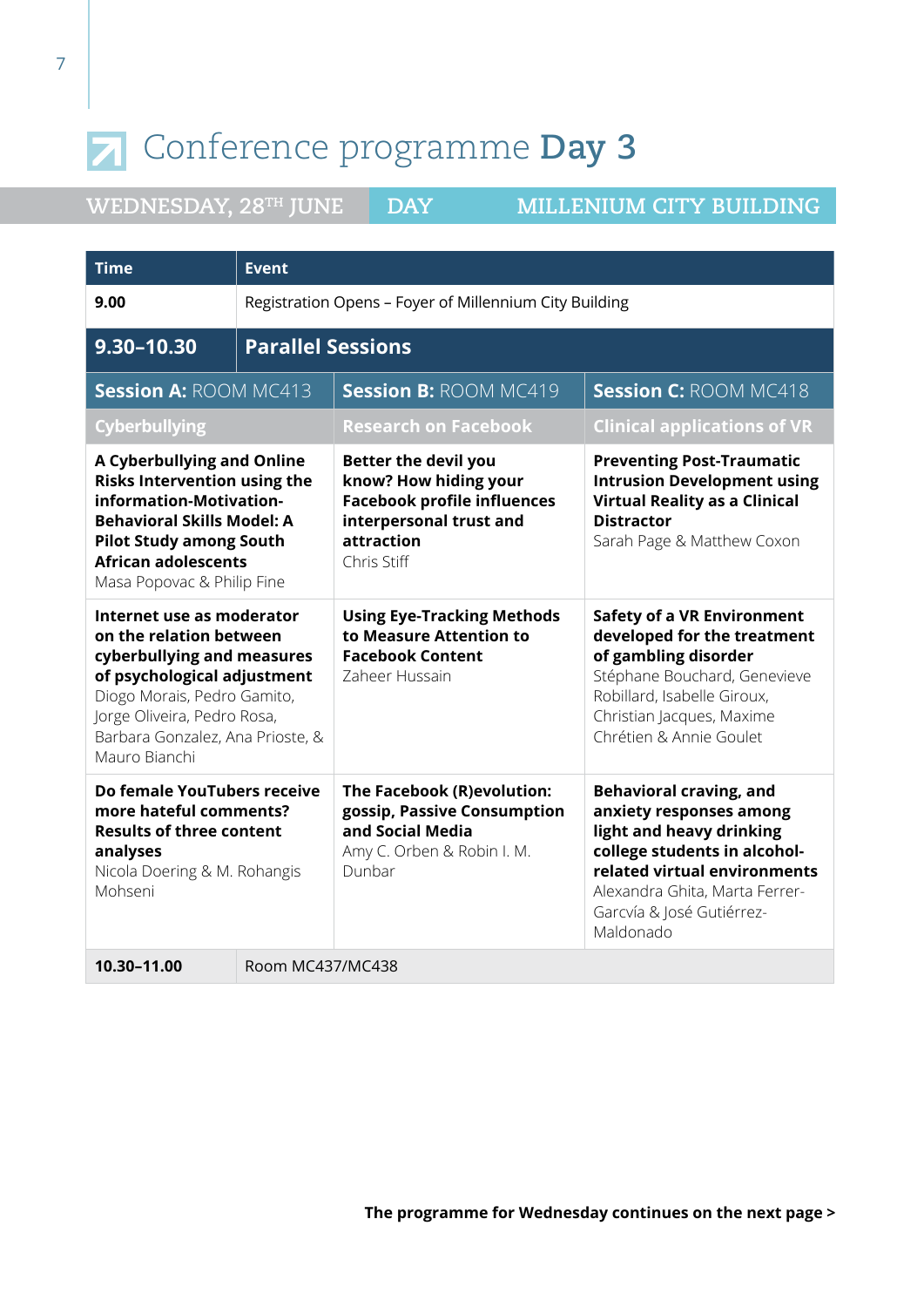| <b>Time</b>                                                                                                                                                                              | <b>Event</b>                                                                                        |                                                                                                                            |                                                                                                                                                                                                                                       |
|------------------------------------------------------------------------------------------------------------------------------------------------------------------------------------------|-----------------------------------------------------------------------------------------------------|----------------------------------------------------------------------------------------------------------------------------|---------------------------------------------------------------------------------------------------------------------------------------------------------------------------------------------------------------------------------------|
| 11.00-12.00                                                                                                                                                                              |                                                                                                     | <b>Parallel Sessions</b>                                                                                                   |                                                                                                                                                                                                                                       |
| <b>Session A: ROOM MC413</b>                                                                                                                                                             |                                                                                                     | <b>Session B: ROOM MC419</b>                                                                                               | <b>Session C: ROOM MC418</b>                                                                                                                                                                                                          |
| <b>Digital inclusion</b>                                                                                                                                                                 |                                                                                                     | <b>Problematic internet use</b>                                                                                            | <b>Therapeutic applications</b><br>of VR                                                                                                                                                                                              |
| Online support group use and<br>psychological wellbeing for<br>family carers of people with<br>intellectual disabilities<br>Darren Chadwick & Rachael<br>Mackley                         |                                                                                                     | "Internet Addiction": A<br>conceptual minefield<br>Chloe Ryding & Linda Kaye                                               | <b>Virtual reality-based</b><br>software for the treatment of<br>fibromyalgia: A case study<br>Ferran Vilalta-Abella, Marta<br>Ferrer-Garcia & José Gutiérrez-<br>Maldonado                                                           |
| (Life) after a tablet<br>education: Digital Self<br><b>Efficacy, Cognitive Skills and</b><br>Self Esteem in Older Adults<br>Eleonora Brivio, Fabiana Gatti &<br>Carlo Galimberti         |                                                                                                     | A mixed-method investigation<br>of contemporary problematic<br>smartphone use<br>Lydia Harkin & Daria Kuss                 | <b>Process Outcome Analysis of</b><br><b>Human Field of Regard (FoR)</b><br><b>Training for Patients with</b><br><b>Hemispatial-Neglect</b><br>Mingyu Kim, Joon-Ho Shin, Mi-<br>Young Kim, Ji-Yeong Lee, Yu-Jin<br>Jeon & Kwanguk Kim |
| "You want to know that<br>you're safe": Experiences<br>of Risk, Restriction and<br><b>Resilience Online among</b><br>People with an intellectual<br><b>Disability</b><br>Darren Chadwick |                                                                                                     | <b>Exploring screen-time in</b><br>young children: passive<br>exposure versus active use<br>Chloé Beatty & Suzanne M. Egan | A novel assessment of spatial<br>learning and memory: Head<br>mounted display-radial arm<br>maze (HMD-RAM)<br>Hyunjeong Kim, Jin Young Park &<br>Kwanguk Kim                                                                          |
| 12.00-13.00                                                                                                                                                                              | Lunch: Buffet lunch served to delegates<br>Poster Viewing and Poster Assessment<br>Room MC437/MC438 |                                                                                                                            |                                                                                                                                                                                                                                       |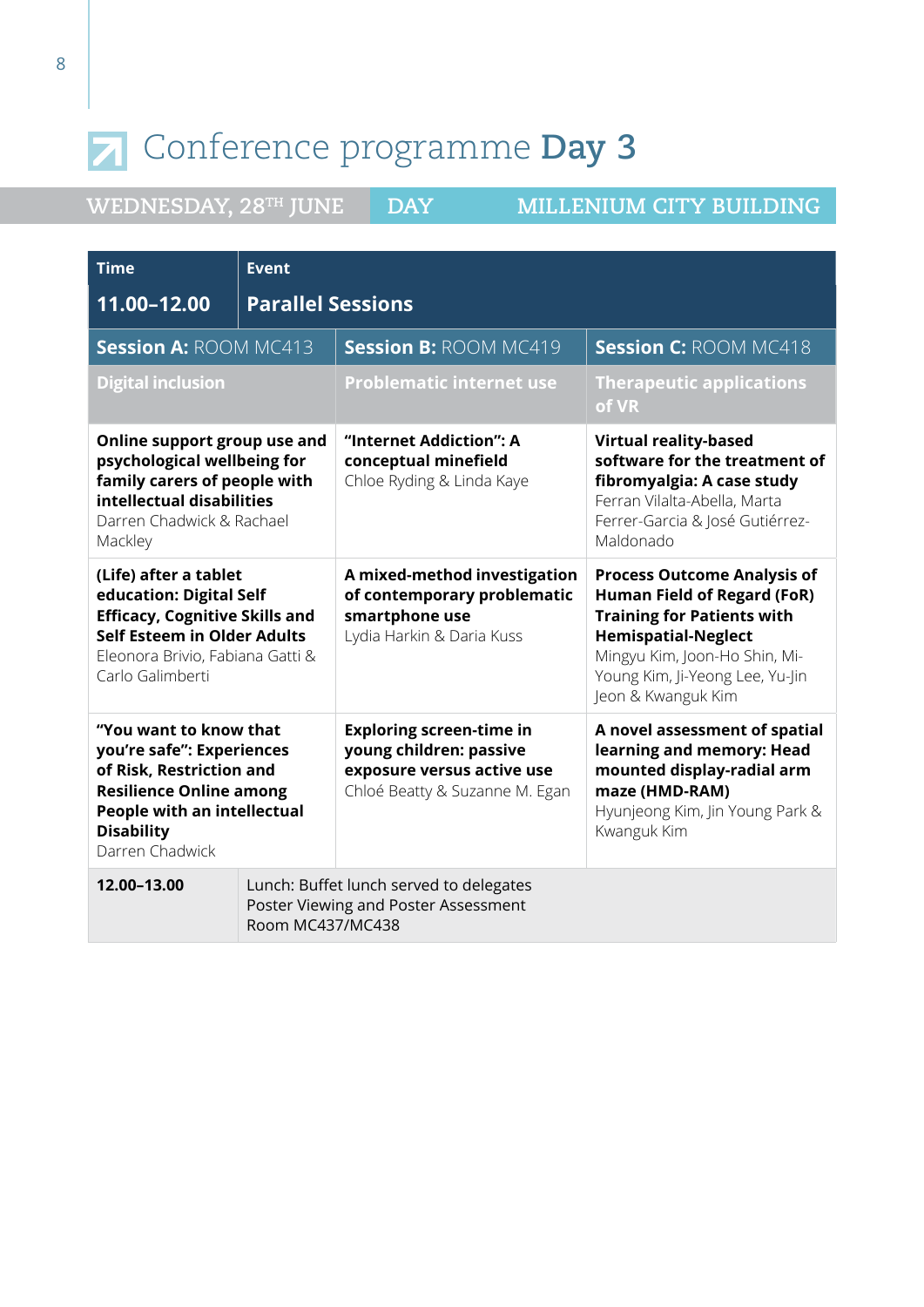| <b>Time</b>                                                                                                                                                                                                    | <b>Event</b>             |                                                                                                                                                                                                                                                                                                                                                                                                                                                     |                                                                                                                                                                                                                                                             |
|----------------------------------------------------------------------------------------------------------------------------------------------------------------------------------------------------------------|--------------------------|-----------------------------------------------------------------------------------------------------------------------------------------------------------------------------------------------------------------------------------------------------------------------------------------------------------------------------------------------------------------------------------------------------------------------------------------------------|-------------------------------------------------------------------------------------------------------------------------------------------------------------------------------------------------------------------------------------------------------------|
| 13.00-14.00                                                                                                                                                                                                    | <b>Parallel Sessions</b> |                                                                                                                                                                                                                                                                                                                                                                                                                                                     |                                                                                                                                                                                                                                                             |
| <b>Session A: ROOM MC413</b>                                                                                                                                                                                   |                          | <b>Session B: ROOM MC419</b>                                                                                                                                                                                                                                                                                                                                                                                                                        | <b>Session C: ROOM MC418</b>                                                                                                                                                                                                                                |
| <b>Online risks</b>                                                                                                                                                                                            |                          | <b>Positive technology</b>                                                                                                                                                                                                                                                                                                                                                                                                                          | <b>Human-computer</b><br>interaction                                                                                                                                                                                                                        |
| <b>Revenge Porn, Preliminary</b><br><b>Findings from the</b><br><b>Harassment and Revenge</b><br><b>Porn Survey</b><br>Emma Short, Antony Brown &<br>James Barnes                                              |                          | The Internet as a possibility<br>of empowerment for the<br>urban popular classes in<br><b>Brazil</b><br>Paula Melgaço & Junia de Vilhena                                                                                                                                                                                                                                                                                                            | The Technology integration<br><b>Model: Predicting Technology</b><br><b>Adoption and Future use</b><br>Heather Shaw, Fenja Ziegler &<br>David Ellis                                                                                                         |
| "It won't happen to me":<br><b>Implications of social</b><br>network site use and FOMO<br>on online vulnerability and<br>psychological wellbeing<br>Sarah Buglass, Jens Binder, Lucy<br>Betts & Jean Underwood |                          | An initial validation of<br>virtual human administered<br>neuropsychological<br>assessments<br>Thomas Parsons & Paul<br>Schermerhorn                                                                                                                                                                                                                                                                                                                | Mobile video chat, gesturing<br>and conversational<br>engagement: An integration<br>of embodied cognition<br>in computer-mediated<br>communication<br>Jens Binder, Klaudia Cebula,<br>Sondos Metwally, Michael<br>Vernon, Christopher Atkin &<br>Suvo Mitra |
| <b>Modes of Cyberstalking and</b><br><b>Cyberharassment: Measuring</b><br>the negative effects in the<br>lives of victims in the UK<br>Antony Brown, Marcia Gibson &<br>Emma Short                             |                          | <b>The sensorimotor Dimension</b><br>of the Networked Flow: an<br><b>Exploratory Study Using an</b><br><b>Interactive Collaborative</b><br><b>Platform</b><br>Alice Chirico, Alessandro<br>D'Ausilio, Serena Graziosi,<br>Francesco Ferrise, Alberto<br>Gallace, Cedric Mosconi, Jasmine<br>Cazzaniga, Valentino Zurloni,<br>Massimiliano Elia, Francesco<br>Cerritelli, Fabrizia Mantovani,<br>Pietro Cipresso, Giuseppe Riva &<br>Andrea Gaggioli | <b>Touching Emotions:</b><br><b>Evaluation of Affective</b><br><b>Pictures is influenced by</b><br><b>Moving Direction</b><br>Sergio Cervera Torres, Susana<br>Ruiz Fernández, Martin Lachmair<br>& Peter Gerjets                                           |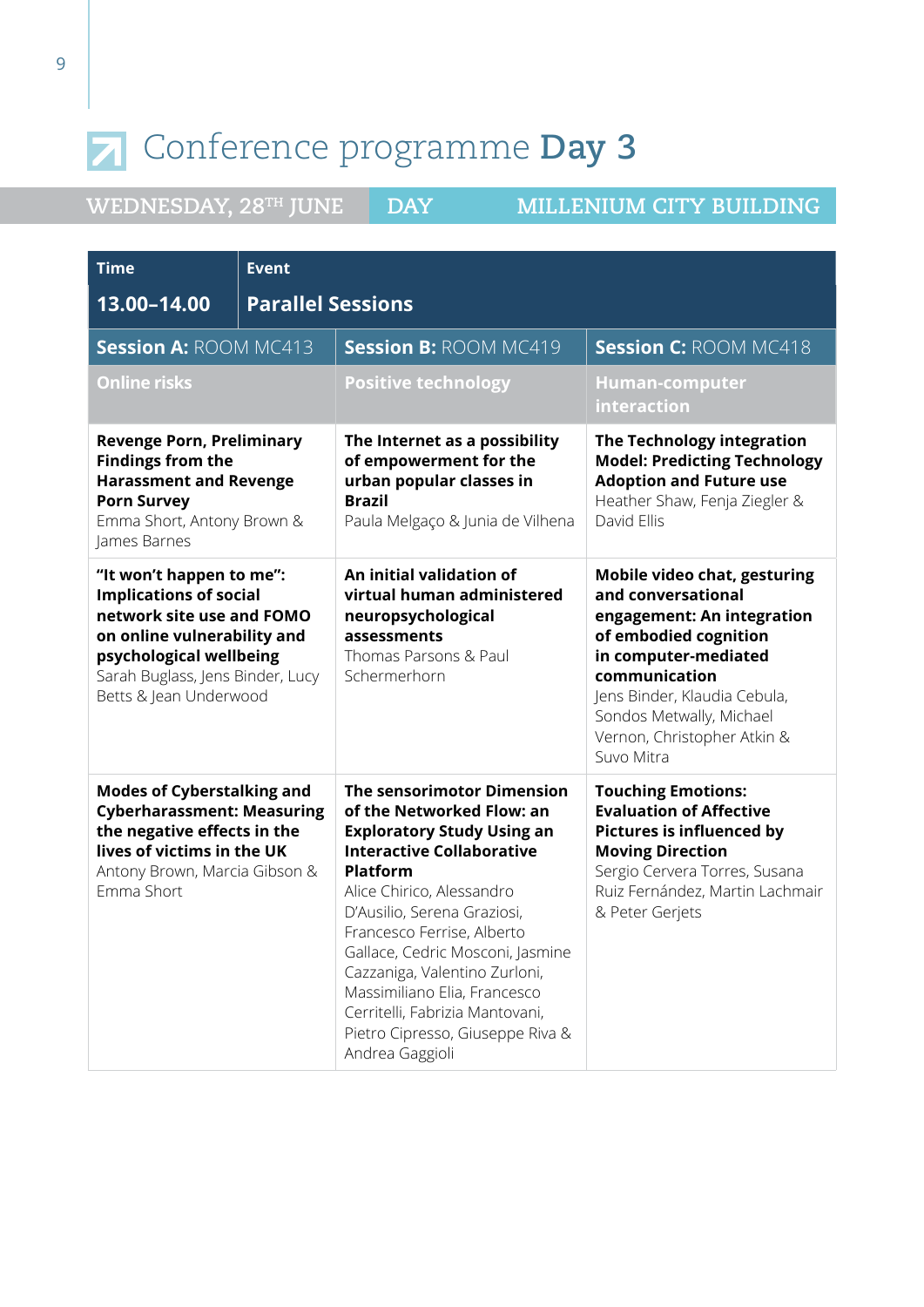| <b>Time</b>                                                                                                                                                                                | <b>Event</b>             |                                                                                                                                                                                                                                                                                                        |                                                                                                                                                                                                                                                            |
|--------------------------------------------------------------------------------------------------------------------------------------------------------------------------------------------|--------------------------|--------------------------------------------------------------------------------------------------------------------------------------------------------------------------------------------------------------------------------------------------------------------------------------------------------|------------------------------------------------------------------------------------------------------------------------------------------------------------------------------------------------------------------------------------------------------------|
| 14.10-15.10                                                                                                                                                                                | <b>Parallel Sessions</b> |                                                                                                                                                                                                                                                                                                        |                                                                                                                                                                                                                                                            |
| <b>Session A: ROOM MC413</b>                                                                                                                                                               |                          | <b>Session B: ROOM MC419</b>                                                                                                                                                                                                                                                                           | <b>Session C: ROOM MC418</b>                                                                                                                                                                                                                               |
| <b>Communication patterns &amp;</b><br>behaviour                                                                                                                                           |                          | <b>Self-presentation</b>                                                                                                                                                                                                                                                                               | <b>Virtual reality</b>                                                                                                                                                                                                                                     |
| <b>Applying large-scale corpus</b><br>analysis methods to online<br>forum content: a study of a<br>community of sex workers<br>and 'punters'<br>Pelham Carter, Robert Lawson &<br>Matt Gee |                          | The Relationship between<br><b>Posting and Photo</b><br><b>Manipulation Activities</b><br>on social Networking<br><b>Sites and Skin Cancer Risk</b><br><b>Factors among Australian</b><br><b>Adolescents and Young Adults</b><br>John Mingoia, Amanda<br>Hutchinson, Carlene Wilson &<br>David Gleaves | <b>Investigating the Effect of</b><br><b>Physical and Psychological</b><br>complaints on Simulator<br><b>Sickness- A Non-Experimental</b><br><b>Driving Simulation Study</b><br>Anne Hoesch, Sandra Poeschl,<br>Florian Weidner & Nicola Doering           |
| Only a joke: Misogyny, banter<br>and online humour<br>John McAlaney, Jacqui Taylor,<br>Terri Cole, Peter Hills & Rachel<br>Skinner                                                         |                          | <b>Platform differences in</b><br>identity motivations and self-<br>disclosure for multiplatform<br>users of online social<br>networks<br>Karen Long                                                                                                                                                   | <b>Attention and Social</b><br><b>Cognition in Virtual Reality:</b><br>The effect of engagement<br>mode and character eye-gaze<br>Brendan Rooney, Katalin Balint,<br>Thomas Parsons, Colin Burke,<br>Tess O'Leary, Sharon Chi Tak Lee<br>& Caroline Mantei |
| <b>Attributions of blame and</b><br>responsibility in Online<br><b>Interactions</b><br>Navpreet Johal & Bryn Alexander<br>Coles                                                            |                          | How do we present ourselves<br>online? Validation of the<br><b>Presentation of Online Self</b><br>Scale (POSS)<br>Chao-Hwa Josephine Chen-<br>Wilson, Chris Fullwood, Trey<br>Asbury, Melanie Keep & Grainne<br>Kirwan                                                                                 |                                                                                                                                                                                                                                                            |
| 15.10-15.40                                                                                                                                                                                |                          | Coffee break - Room MC437/MC438                                                                                                                                                                                                                                                                        |                                                                                                                                                                                                                                                            |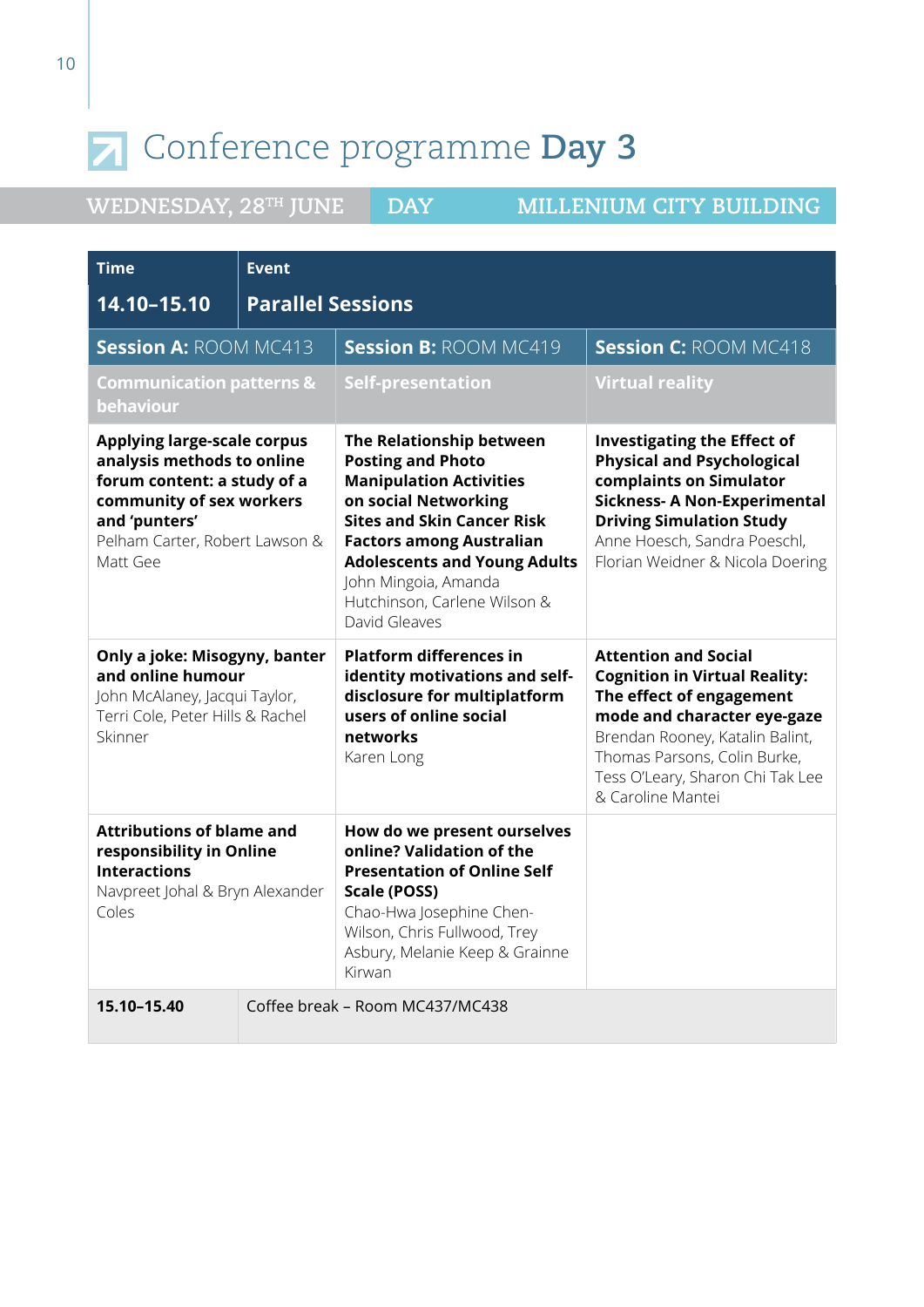| WEDNESDAY, 28TH JUNE |  |  |  |  |
|----------------------|--|--|--|--|
|----------------------|--|--|--|--|

**DAY MILLENIUM CITY BUILDING** 

| <b>Time</b>                                                                                                                                                         | <b>Event</b>                                                                                            |                                                                                                                                                                                                          |
|---------------------------------------------------------------------------------------------------------------------------------------------------------------------|---------------------------------------------------------------------------------------------------------|----------------------------------------------------------------------------------------------------------------------------------------------------------------------------------------------------------|
| 15.40-16.40                                                                                                                                                         | <b>Parallel Sessions</b>                                                                                |                                                                                                                                                                                                          |
| <b>Session A: ROOM MC413</b>                                                                                                                                        |                                                                                                         | <b>Session B: ROOM MC419</b>                                                                                                                                                                             |
| <b>Online dating and relationships</b>                                                                                                                              |                                                                                                         | <b>Contemporary issues in cyberpsychology</b>                                                                                                                                                            |
| Self-presentation variation between different<br>online dating site profile texts: A Content<br>analysis<br>Nicola Fox Hamilton, Chris Fullwood & Grainne<br>Kirwan |                                                                                                         | Thinspiration, fitspiration, and bonespiration<br>- the construction of body ideals on social<br>media<br>Catherine Talbot                                                                               |
| "Thanks for writing but I'm not interested": A<br>qualitative analysis of men's experiences of<br>online dating<br>Emma Boultwood & Chris Fullwood                  |                                                                                                         | A Re-validation of the Smartphone Addiction<br><b>Inventory (SPAI): Exploring the link between</b><br><b>Problematic Smartphone Use and Cognitive</b><br><b>Failures in Daily Life</b><br>Lee Hadlington |
| <b>Environment</b><br>Adam S. Sadowski & Anna Lomanowska                                                                                                            | <b>Virtual Intimacy: Propensity for Physical</b><br><b>Contact Between Avatars in an Online Virtual</b> | <b>Exploring Social aspects of textspeak use by</b><br>typically and non-typically developing young<br>people<br>Theresa Summerfield, Chris Fullwood, Darren<br>Chadwick & Josephine Chen-Wilson         |

### **WEDNESDAY, 28TH JUNE EVENING MILLENIUM CITY BUILDING**

| <b>Time</b> | Event                                                                                                        |  |
|-------------|--------------------------------------------------------------------------------------------------------------|--|
| 18.00-19.00 | Keynote Address - MC001, Millennium City Building<br><b>Dr Daria Kuss</b><br>"Internet and Gaming Addiction" |  |
| 19.00-19.30 | Awards Ceremony, Wrap up, and CYPSY23 Update<br>MC001, Millennium City Building                              |  |
| 19:30       | Gala dinner<br>Molineux Stadium                                                                              |  |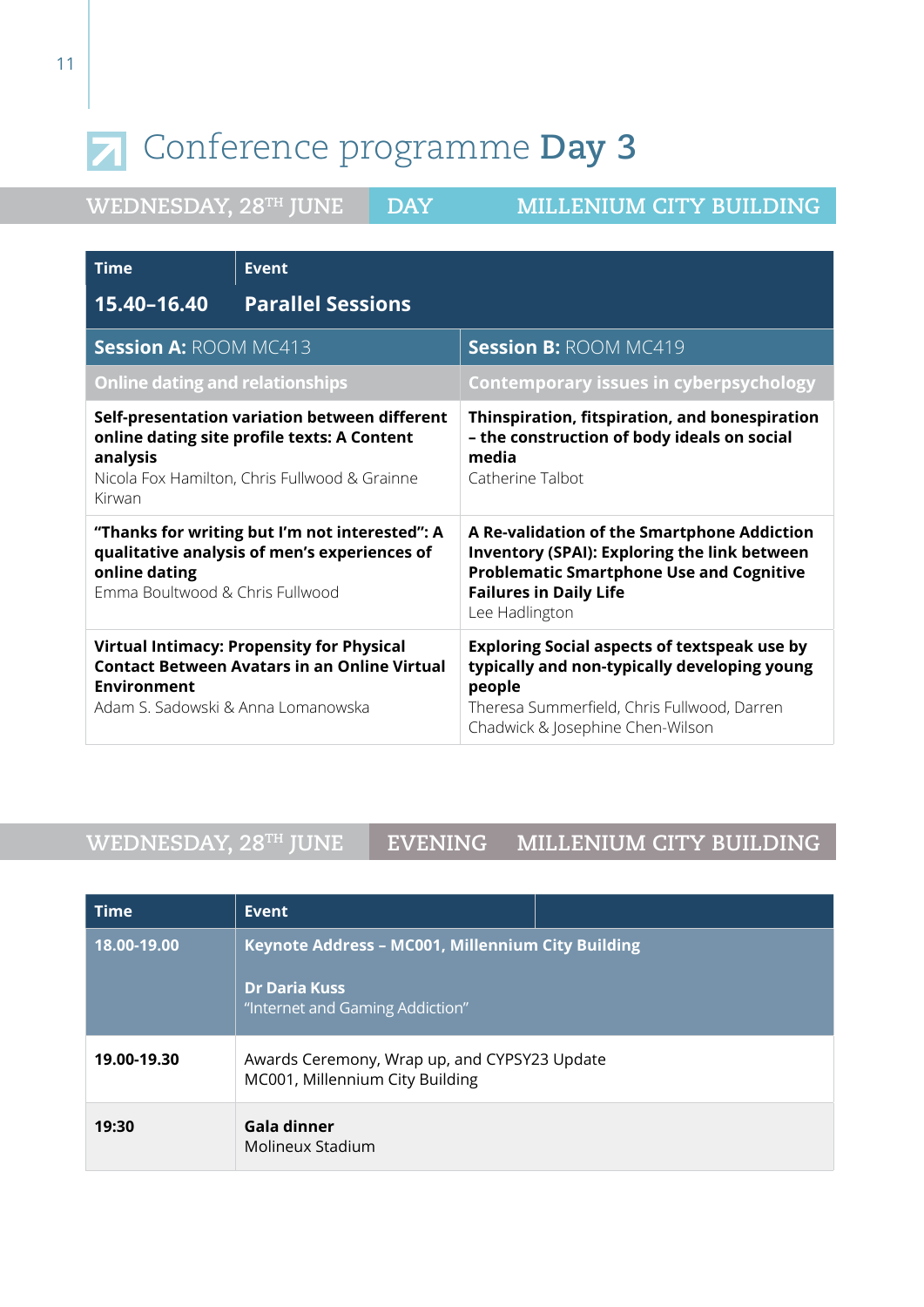### **Conference posters**

**Luke Wilsdon and Chris Fullwood:** The effect of Immersion & Presence in a Virtual Reality Public Speaking Task

**Rhia Phillips, Kevin Browne and Shihning Chou:**  Exploring the Characteristics of Violent Video Game Players Based on Moral Choices in the Video Game Call of Duty: Modern Warfare 2

**Kim Bullock, Andrea Stevenson-Won and Jeremy Bailenson:** Virtual reality delivered mirror visual feedback for psychosomatic symptoms using limb swapping

**Heyla Selim, Karen Long and Vivian Vignoles:**  Development of the online self-presentation strategies scale (OSPSS)

**Peter Macaulay and Michael Bolton:** Bystander behaviour in response to traditional/cyber bullying scenarios: a consideration of empathy and severity

**Andrea Gaggioli, Luca Greci, Sara Arlati, Marco Stramba-Badiale, Elisa Pedroli, Desirée Colombo,**  Pietro Cipresso and Giuseppe Riva: "Positive Bike"- An Immersive Biking Experience for Combined Physical and Cognitive Training of Elderly Patients

**Irene Rivera, Jac Billington and Donna Lloyd:** Can Virtual Reality reduce the perception of pain?

**Elia Gabarron, Manuel Armayones, Pilar Garcia, Rolf Wynn and Eirik Årsand:** Healthcare representatives tweeting about #diabetes: Follow the leaders!

**Graham Scott and Christopher Hand:** An investigation of the online warrants of personality, attractiveness, and employability on Facebook

**Marie Rousseau, Sarah Michelle Neveu, Ghassan El-Baalbaki and Patrice Renaud:** Child Pornography users: penile and oculomotor response patterns recorded in virtual reality

**Yadviga Sinyavskaya and Olessia Koltsova:** Selfdisclosure online and offline: the Effect of Age

**Sara Peracchia and Giuseppe Curcio:** Can impulsiveness and stress levels be influenced by videogaming?

**Yu-Bin Shin, Min-Kyeong Kim, Sunghyon Kyeong, Young Hoon Jung, Hyolung Eom, Jae-Jin Kim**  and **Eunjoo Kim:** Development of effective virtual environment in eliciting craving in patients with internet gaming disorder

**Jenna Spink, Tom Patterson and Jane Muers:**  Perceptions of online support groups for carers of people with dementia: A critical review of the qualitative research literature

**Hyojung Eom, Sungmi Lee, Yeon-Ju Hong, Jiwoong Heo, Kwanguk Kim and Eunjoo Kim: Assessment** of the Attention Performance Test based on Virtual Reality: A Comparison with the Traditional Continuous Performance Test

**Elvis Mazzoni, Gioele Piobbico and Martina Benvenuti:** A Robot Game to Enhance Wayfinding and Recycling in Children

**Roxanne Hébert-Ratté, Ghassan El-Baalbaki, Catherine Fredette and Evelyne Smith:** Problematic Use of Massively Multiplayer Online Role-Playing Games: Characteristics and Definitions

**Adbulmagni Alqahtani:** Perceptions and Realities of Online Safety

**Bruna Madureira and Junia Vihena:** Losing weight online: A study of the #instafits universe

**Nick Y. Zhang:** Social Media Uses, News Consumption, and Trust in Government

**Do-Hyeong Koo and Jang-Han Lee:** The Effect and Persistence of Online-based Attentional Bias Modification in Obese with/without Binge Eating

**Joanne Carroll, Gráinne Kirwan, John Buckley and Olivia Hurley:** Context Reinstatement of Eyewitness Memory: Comparing the Impact of Differing Virtual Environments

**David Ellis and Lukasz Piwek:** When wearable fitness devices fail: Towards an improved understanding of what makes a successful wearable intervention

**Georgina Cardenas, Pedro Gamito, Maura Ramirez, Sara Ventura, Jorge Oliveira, Paulo Lopes, Diogo Morais and Nadieshda Flores:** Tele-rehabilitation for attention and memory disorder in patients with traumatic brain injury through Virtual Reality

**Caroline A.Page, Genevieve Robillard and Stéphane Bouchard:** A Pilot Study on the Use of Virtual Reality for Exposure in Group

**Minjeong Jeon and Jang-Han Lee:** Saccadic Eye Movement as a Reliable Cue to Deceit: Using Wearable Eye-tracker

**Eunji Lee and Jang-Han Lee:** The Effect of Binge Eaters` Computerized Evaluative Conditioning on Implicit and Explicit Attitude toward Food

**Stefanie Hills, Thomas Jackson Martin Sykora and Ejovwoke Onojehartho:** Persuasion and Influence in the Age of Terse Text Cyber Communication

**Tom Garner:** Using Graded Sound-intensity Techniques to Facilitate and Enhance VRET

**Magda Marczak:** A qualitative exploration of the online safety needs of secondary school children